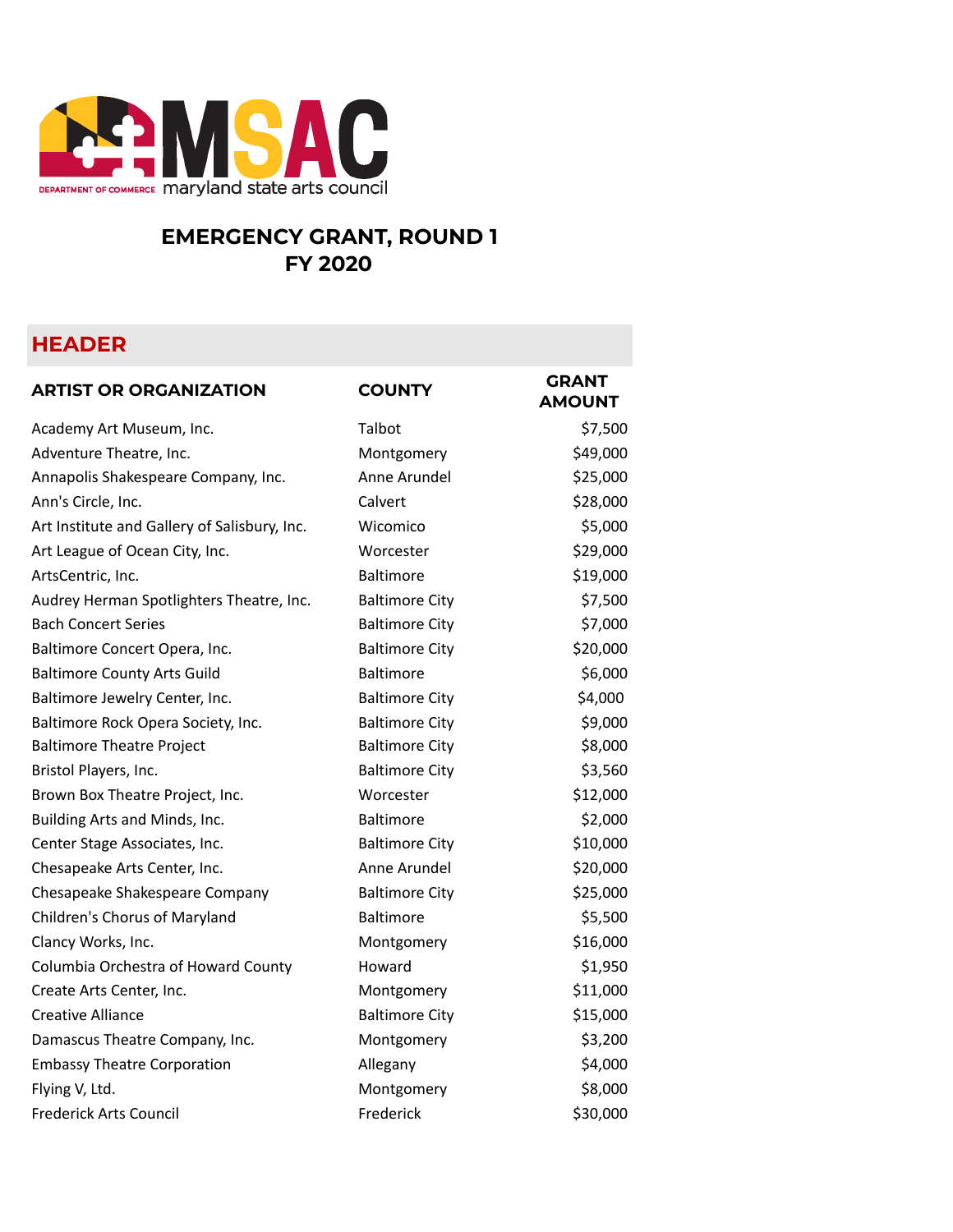| Gandhi Bridgade                                          | Montgomery              | \$10,000 |
|----------------------------------------------------------|-------------------------|----------|
| Glen Echo Park Partnership for Arts and<br>Culture, Inc. | Montgomery              | \$15,000 |
| <b>Hamilton Arts Collective</b>                          | <b>Baltimore City</b>   | \$2,500  |
| Hippodrome Foundation, Inc.                              | <b>Baltimore City</b>   | \$7,500  |
| <b>Howard County Arts Council</b>                        | Howard                  | \$10,000 |
| Imagination Stage, Inc.                                  | Montgomery              | \$20,000 |
| Norman Shankle                                           | Baltimore               | \$3,750  |
| Alan Blackman                                            | <b>Baltimore City</b>   | \$5,000  |
| Karen Fitzgerald                                         | St. Mary's              | \$2,000  |
| Adele Schmidt                                            | Montgomery              | \$2,000  |
| Amber Eve Anderson                                       | <b>Baltimore City</b>   | \$750    |
| <b>Kirk Seese</b>                                        | <b>Baltimore County</b> | \$1,500  |
| Pamela Moultrie                                          | Prince George's         | \$1,300  |
| Steve Wanna                                              | Prince George's         | \$2,250  |
| Monika Wertman                                           | Prince George's         | \$3,000  |
| Joy Postell                                              | <b>Baltimore City</b>   | \$3,000  |
| Conrad Osipowicz                                         | Montgomery              | \$1,000  |
| Taha Heidari                                             | <b>Baltimore City</b>   | \$2,000  |
| Linda Jacobson                                           | Baltimore               | \$3,000  |
| Cyd Rowley                                               | Montgomery              | \$3,000  |
| Patti Tronolone                                          | <b>Baltimore City</b>   | \$500    |
| <b>Tyler Davis</b>                                       | <b>Baltimore City</b>   | \$1,000  |
| <b>Christie Waters</b>                                   | Montgomery              | \$500    |
| Mike Hasson                                              | Howard                  | \$2,000  |
| Andarge Asfaw                                            | Montgomery              | \$1,000  |
| Tae Ho Hwang                                             | <b>Baltimore City</b>   | \$750    |
| Anne Nesmith                                             | Prince George's         | \$3,500  |
| Julie Kurzava                                            | <b>Baltimore</b>        | \$3,000  |
| Jennifer Graham                                          | Montgomery              | \$1,600  |
| <b>Marshall Adams</b>                                    | <b>Baltimore City</b>   | \$500    |
| Annie Gill                                               | <b>Baltimore City</b>   | \$2,225  |
| Caroline Lacey                                           | Montgomery              | \$1,000  |
| Beth-Ann Van Cleve                                       | <b>Baltimore City</b>   | \$1,350  |
| Lily Udumukwu                                            | Baltimore               | \$1,000  |
| Rachel Warren                                            | Frederick               | \$900    |
| Paul Daniel                                              | <b>Baltimore City</b>   | \$5,000  |
| <b>Molly Moores</b>                                      | <b>Baltimore City</b>   | \$3,590  |
| Yoshitaka Fujii                                          | <b>Baltimore City</b>   | \$2,500  |
| Dean Lynes                                               | <b>Baltimore City</b>   | \$1,000  |
| Cynthia Daignault                                        | <b>Baltimore City</b>   | \$5,000  |
| Julia Gutierrez-Rivera                                   | Frederick               | \$1,350  |
| Jeffrey Auxer                                            | Worcester               | \$9,605  |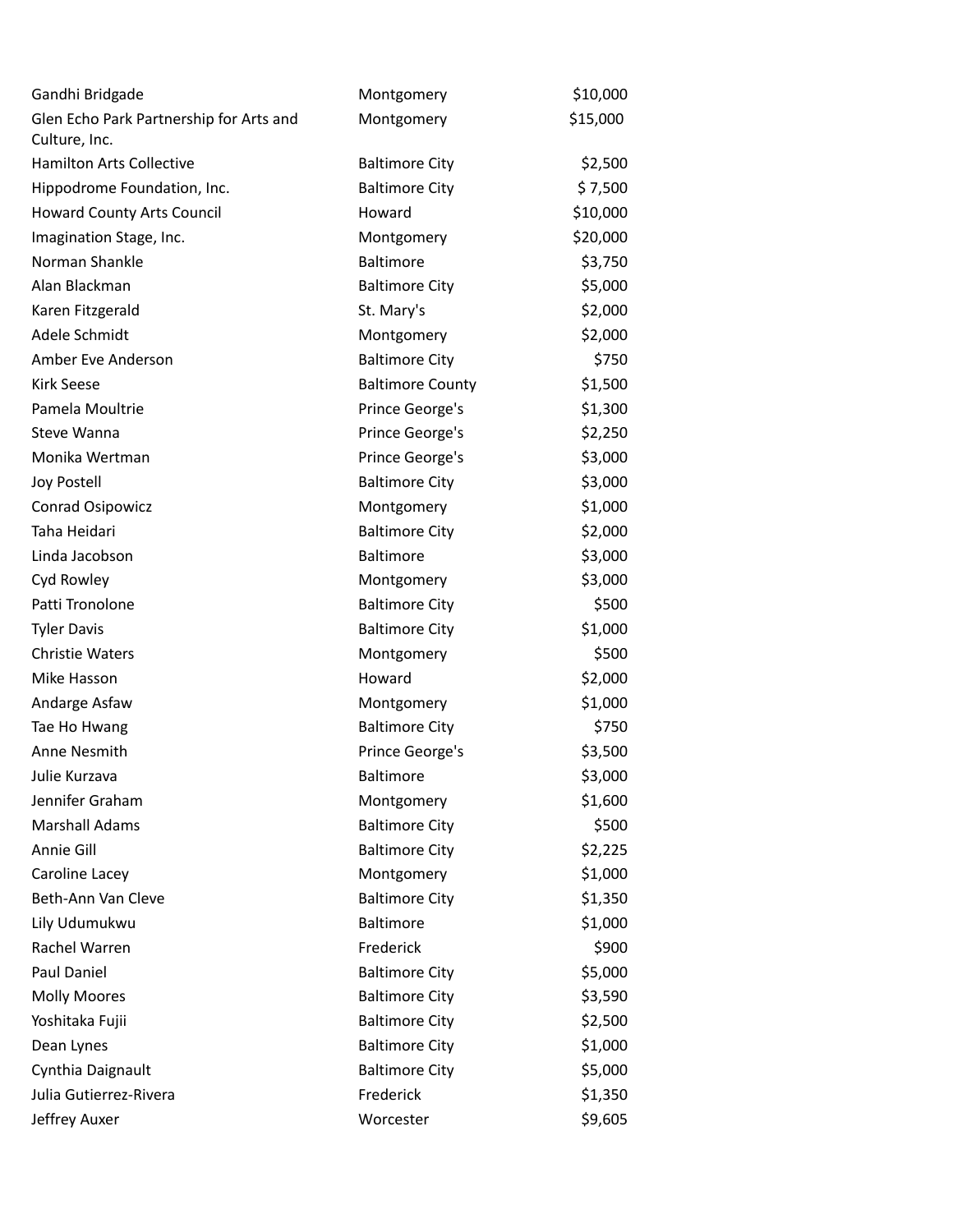| Chris Dwyer                                                                   | Prince George's         | \$2,000  |
|-------------------------------------------------------------------------------|-------------------------|----------|
| Kim Bradley                                                                   | Baltimore               | \$1,000  |
| Curran Hatleberg                                                              | Baltimore               | \$3,500  |
| Randell Hunt Prothro, Jr.                                                     | Washington              | \$600    |
| <b>Mike Saunders</b>                                                          | <b>Baltimore City</b>   | \$1,000  |
| Liliane Blom                                                                  | Montgomery              | \$2,000  |
| Cynthia Siu                                                                   | Prince George's         | \$1,000  |
| Shavaun Hairston                                                              | Prince George's         | \$3,000  |
| Daniel Ojeda                                                                  | Frederick               | \$2,000  |
| Jason Wilson                                                                  | Howard                  | \$1,000  |
| Jennifer Smith                                                                | <b>Baltimore County</b> | \$1,800  |
| Ramon Tasat                                                                   | Montgomery              | \$5,000  |
| Alana Maubury Hunter                                                          | Montgomery              | \$1,500  |
| Scott Smith                                                                   | <b>Baltimore</b>        | \$5,000  |
| Nicoletta de la Brown                                                         | <b>Baltimore City</b>   | \$3,000  |
| Junghoon Park                                                                 | Howard                  | \$1,500  |
| Erin Frisby                                                                   | Prince George's         | \$1,500  |
| Sheila Cherry                                                                 | Worcester               | \$1,400  |
| Jerome Griffith                                                               | Baltimore               | \$900    |
| Donna Jordan                                                                  | St. Mary's              | \$4,000  |
| Deidre Staples                                                                | Prince George's         | \$1,348  |
| Allison Way (Juno Brown)                                                      | Prince George's         | \$2,714  |
| Kristine Deninno                                                              | Montgomery              | \$500    |
| Hanna Olivegren Wessblad                                                      | <b>Baltimore City</b>   | \$1,000  |
| Iron Crow Theatre Company, Inc.                                               | <b>Baltimore City</b>   | \$8,000  |
| Justice Arts Coalition, Inc.                                                  | Montgomery              | \$2,000  |
| Le Mondo, Inc.                                                                | <b>Baltimore City</b>   | \$5,000  |
| Leaders of Tomorrow Youth Center, Inc.                                        | Baltimore               | \$12,000 |
| Londontowne Symphony Orchestra, Inc.                                          | Anne Arundel            | \$5,375  |
| Maryland African American Museum<br>Corporation                               | <b>Baltimore City</b>   | \$19,625 |
| Maryland Ensemble Theatre, Inc.                                               | Frederick               | \$30,000 |
| Montgomery County Government (Silver<br>Spring Arts & Entertainment District) | Montgomery              | \$5,000  |
| Muse 360 Incorporated                                                         | <b>Baltimore City</b>   | \$9,000  |
| New Moon Theater                                                              | Baltimore               | \$1,500  |
| <b>Olney Theatre Corporation</b>                                              | Montgomery              | \$40,000 |
| OuterArts Maryland, Inc.                                                      | Kent                    | \$10,000 |
| Potters Guild of Frederick, Inc.                                              | Frederick               | \$3.500  |
| Pyramid Atlantic, Inc.                                                        | Prince George's         | \$6,675  |
| Riverrun Studio                                                               | Washington              | \$1,000  |
| Round House Theatre, Inc.                                                     | Montgomery              | \$20,000 |
| Sandy Spring Museum, Inc.                                                     | Montgomery              | \$13,433 |